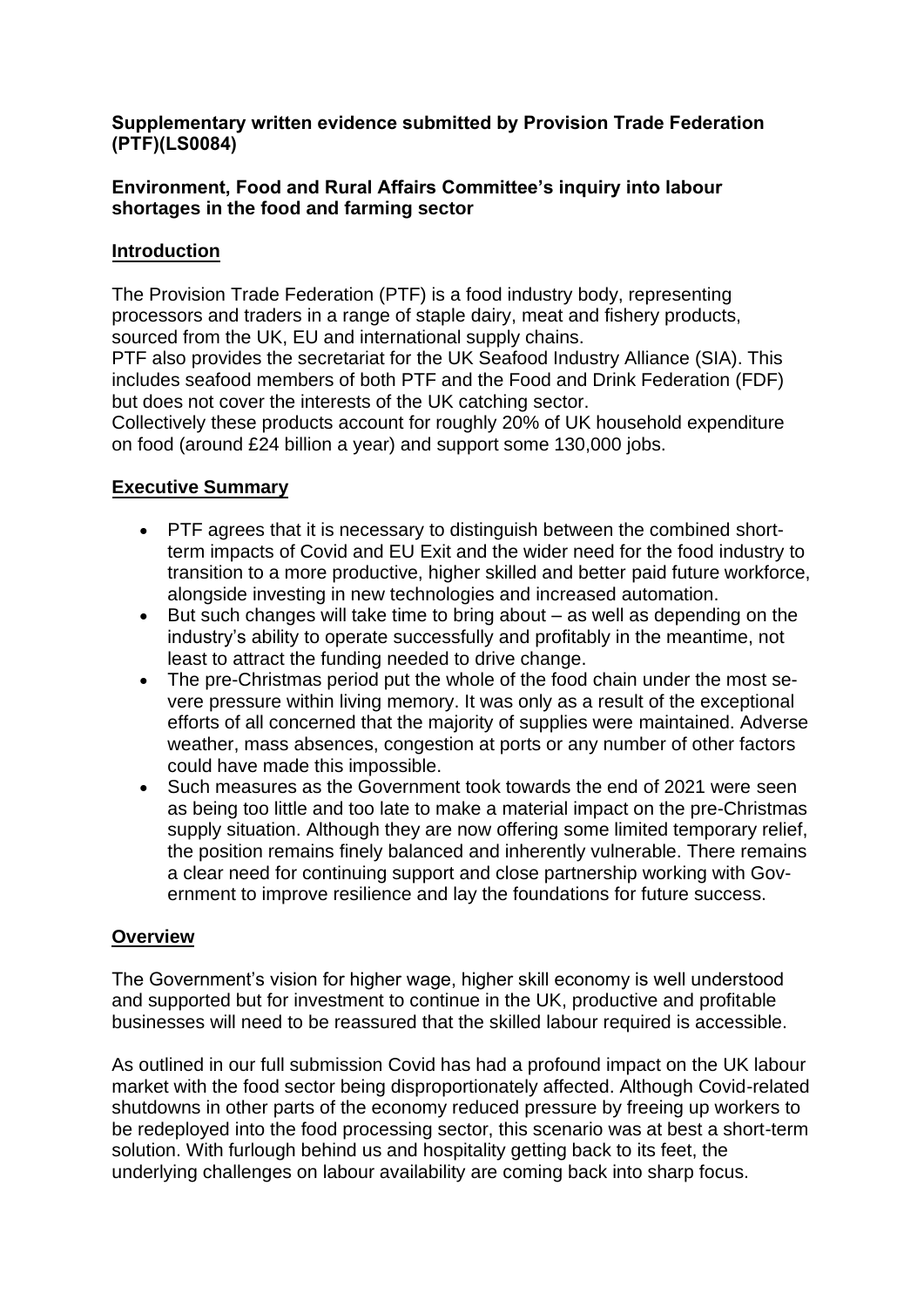As the Defra Secretary of State referenced in his evidence, far from the predictions of 3 or 4 million unemployed, the UK has seen record numbers of unfilled vacancies registered. But it would have been impossible to predict, or plan based on what were – and continue to be – completely unprecedented events.

Changes to Immigration policy made such planning even more challenging. Prior to both Covid and Brexit, UK food and farming had a relatively higher proportion of non-UK labour than many other sectors. This in part reflected the seasonal nature of some of the roles on offer.

Despite the reported 5 or 6 million EU settled EU citizens that were previously in the UK, high numbers have returned to Europe and seem to have little appetite to return for now. Evidence suggests that many of these workers returned home during the pandemic have not returned nor been replaced by others wanting to work in the UK for the first time.

Labour shortage is in danger of becoming a chronic medium-term issue in the food sector, coupled with inflationary pressures, new investment in the UK will be seriously compromised.

The short-term visa schemes and seasonal worker pilot announcement at the end of 2021 do not sufficiently address these problems and come with their own challenges in respect of their implementation and timing.

Looking ahead, the need for a food strategy that puts workforce and skills needs at the heart of its ambition will be key to a sustainable food sector and the delivery of Governments overall vision.

Priorities developed through the work of the Sector Council on a Workforce strategy include a focus on industry perception for new entrants and an effective apprenticeship and upskilling agenda that is inclusive and progressive. Finding a way through joint industry and Government partnership for design and delivery will be vital in moving from short term interventions to a longer-term sustainable solution.

#### **Short term visa scheme**

Although overall the short-term visa schemes were welcomed, feedback suggests that there were unnecessary additional costs for businesses to fast track the process within the timescale available; the documentation for approval was considered too complex, time consuming and onerous both in the UK and the range of countries involved. This meant that it was not viable in many cases.

For drivers, the short-term visa scheme was also challenging.

We knew before Covid 19 that the UK has a national shortage of drivers particularly HGV drivers, the structural changes to the economy has compounded the challenge. Both UK and EU drivers who previously spent extended periods away from home and family found themselves redeployed into more local, less onerous work that shifted their perspective on their usual working arrangements. This scenario marks a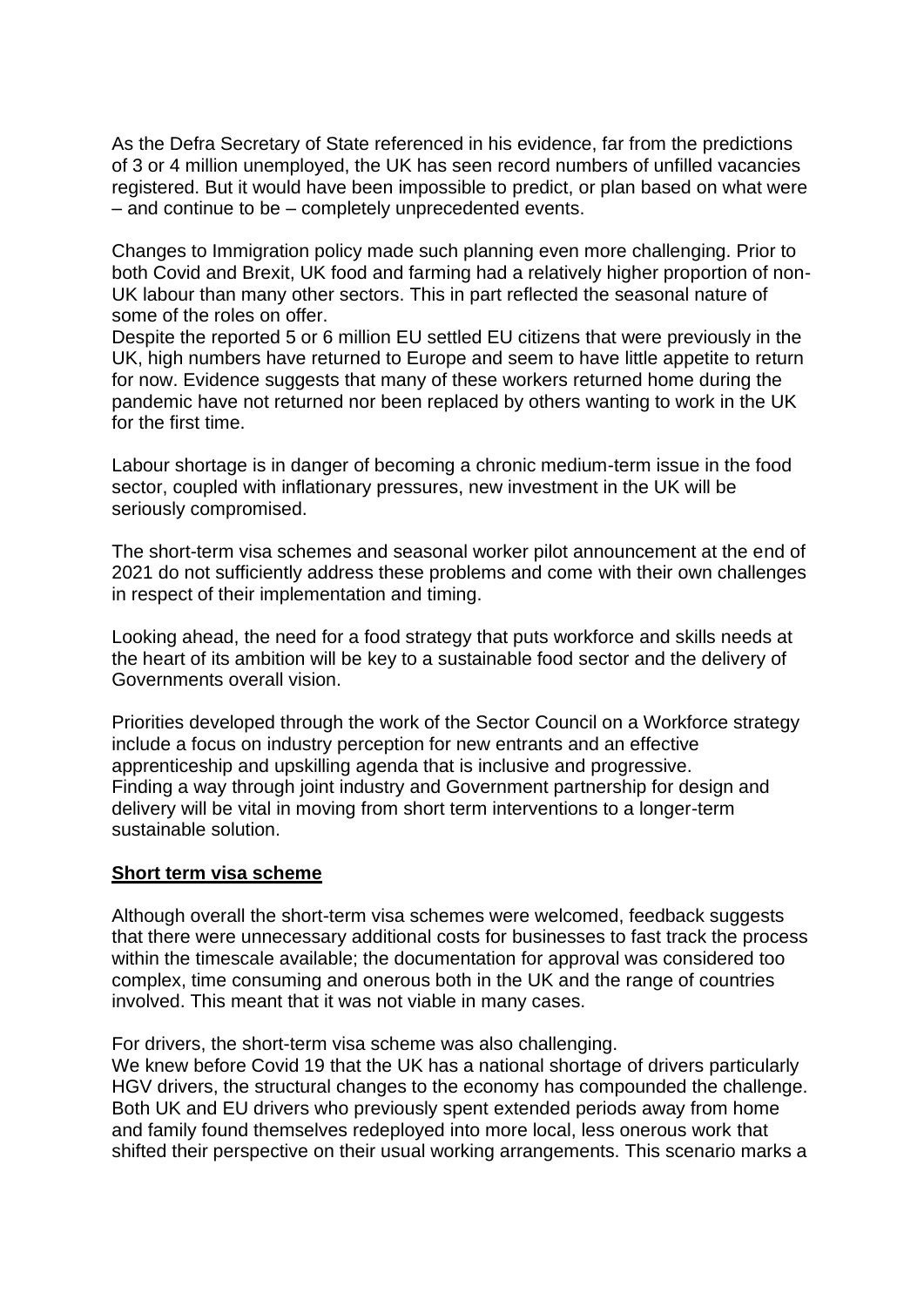cultural change in perceptions of a fulfilling working life whereby there is now a great reluctance for some employees to return to their working patterns.

The short-term nature of the visa scheme was found to be unattractive to potential overseas workers even if businesses were able to invest their resources to gain approval.

Looking ahead, the need for a much longer visa for HGV drivers (who are in high demand across Europe) would make the UK a more attractive option providing a competitive advantage until we become more self-sufficient in building our own driver workforce.

The Ministers comments around the need for more appreciation of workers is accepted and will apply to the wider economy and world of work going forwards.

### **Seasonal Workers Pilot**

The consensus is that the seasonal worker scheme was announced far too late given the tight timeframe to secure visas; additionally, the limited number of agencies approved to handle applications who had no prior experience of sourcing butchers, this added to delays and difficulties with the process.

For PTF members the announcement of the Seasonal Workers Pilot whilst welcome does not meet the needs of food processors that have a strong seasonal element to their workforce, the Agri focus is understood and supported but the needs of processors continue to be overlooked.

Given the data that suggests there is a significant gap with vacancies extremely hard to fill in food processing, compounded by a high percentage of the workforce set to retire in the next five years, there is real concern from PTF members around growing vacancies that are extremely hard to fill with domestic workers.

The points-based immigration system does not meet the needs for general low skilled or temporary workers for food processing in the short term particularly where the technology required for automation is ether unavailable or hard to reach given the investment required in these uncertain times.

Despite the Migration Advisory Committee making a recommendation to the Home Office to expand the shortage occupation list to include lower skilled workers in September 2020, this recommendation has not been delivered upon and many of our members who contributed evidence to this process feel deeply frustrated by the policy decision to disregard the recommendation.

#### **Skilled Worker route**

Although the skilled worker route is available there remains barriers for its effective use, this is primarily around the complexity and intensity of sponsorship administration.

The points-based immigration system does not meet the needs for general low skilled or temporary workers for food processing in the short term particularly where the technology required for automation is ether unavailable or hard to reach given the investment required in these uncertain times.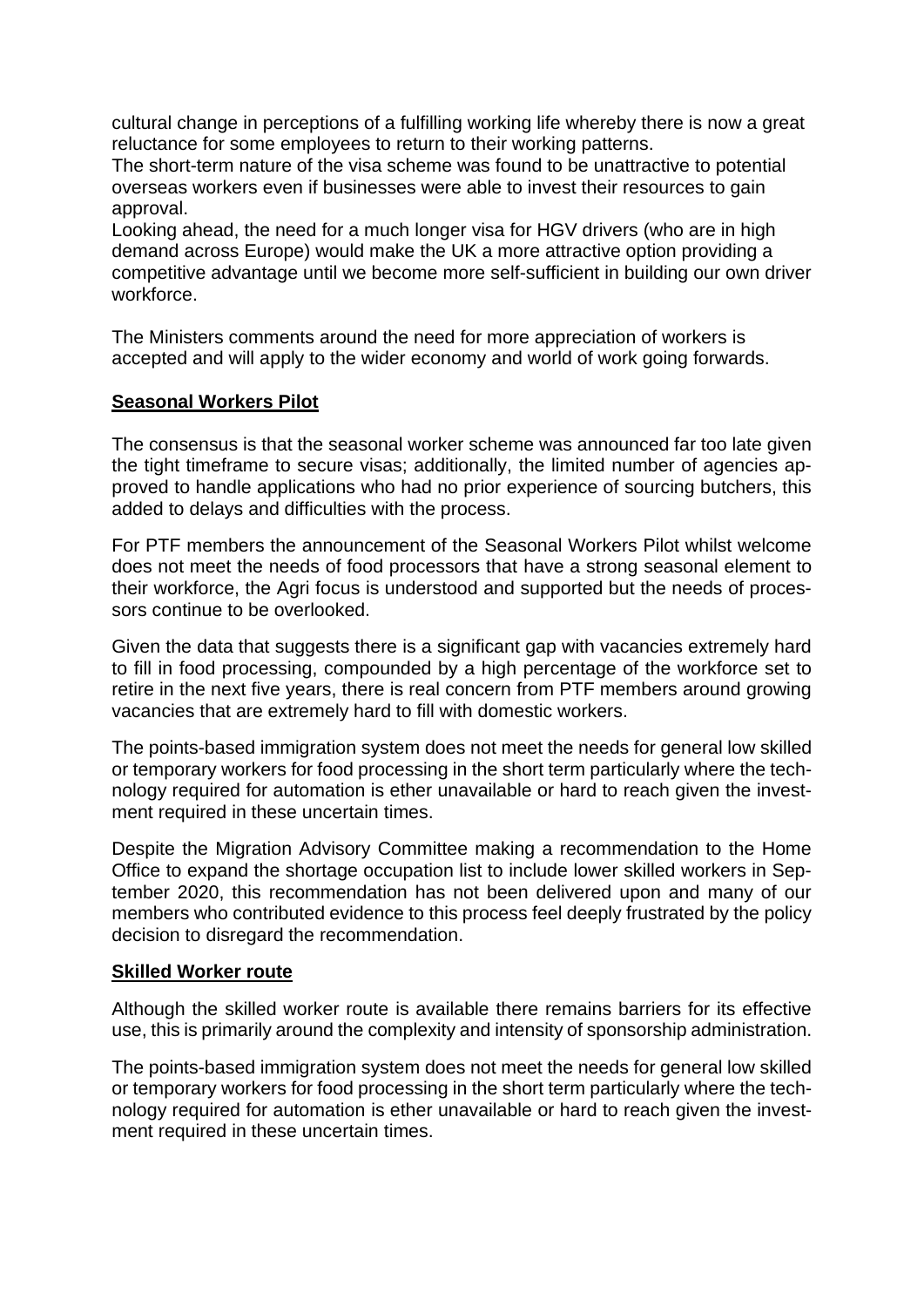Despite the Migration Advisory Committee (MAC) making a recommendation to the Home Office to expand the shortage occupation list to include lower skilled workers in September 2020, this recommendation has not been delivered upon and many of our members who contributed evidence to this process feel deeply frustrated by the policy decision to disregard the recommendation.

Looking ahead, we support the call for an urgent review by the MAC of the requirements for the food and farming sector, in the same way as they are reviewing adult social care.

The English language requirements are considered inappropriately high and with reports of serious inconsistencies in accessing tests through approved service providers, the process has proved too much for many businesses. We are hearing that UK approved testing is extremely hard to access, particularly post pandemic where there are limited appointments available. People are travelling to different countries / continents to access testing; this is overwhelming for candidates and can be hugely expensive for individuals and businesses.

PTF members think it is unreasonable to require people to pass a test (that is also used for British citizenship) when they are only being granted a time limited period (skilled visa) to work in the UK. Members are calling for greater flexibility on English language requirements on entry, they think a commitment to include language skills training whilst on the job would be much more effective.

#### **Outlook from here**

An industry-wide survey conducted in August by Grant Thornton on behalf of a consortium of food trade bodies estimated potential vacancies across the whole value chain at around 500,000. Other data from the road haulage sector suggest that there may be up to 100,000 HGV driver vacancies. More anecdotally, many PTF members are indicating that they are anything between 10% and 15% short of the staff they need. 68% of members are reporting shortages of staff in picking and packing, with 37% reporting acute shortages in cutting and boning skills.

Depending on the particular production or business model, it may be possible to maintain near full output, even with reduced staffing levels. But if the vacancies are concentrated in areas of critical skills (such as butchery) the impact on production could be very much more dramatic. In short there is not a linear relationship between staff numbers and output.

And while short term gaps can be made up by overtime working or changes to shift patterns, such solutions are not sustainable in the longer term, quite apart from any cost implications.

The food sector has already enhanced pay and reward and are finding new ways to target and market roles; in some parts of the food chain is already at the forefront and using new technology.

Unless longer term action is taken there is a real risk that labour shortages will result in a scaling back of UK production, the replacement of UK produce with international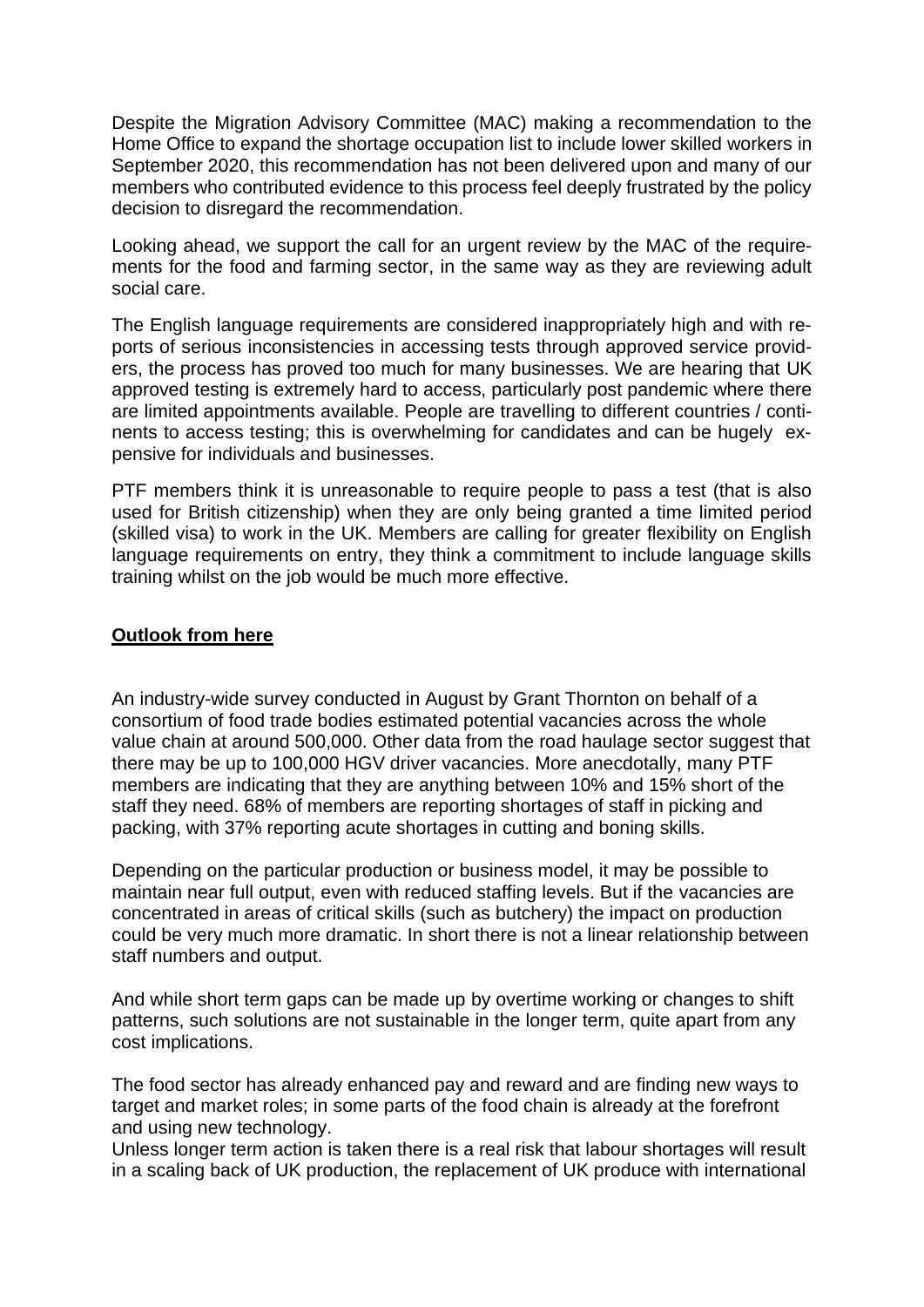imports, a reduction in quality, price increases and a loss of confidence for investors and new entrants.

## **Future priorities – Food Strategy, focus on Workforce and Skills**

As part of the Governments focus on the Food Strategy, it is vital that a workforce and skills vision and action plan is prioritised.

Alongside the need for a focus on productivity, innovation and trade, tackling workforce and skills issues will provide a key enabler to delivering the Global Britain ambition and vision for a higher wage, higher skill economy.

As outlined above, we believe that pragmatic adjustments to the post Brexit visa programme would provide vital transitional relief while the UK's own workforce and skills strategy and medium-term technology investment plans can be implemented.

Priorities developed by the Workforce Group under the auspices for the Food and Drink Sector Council include:

### **Skills Training**

Provide the resources to attract, retain and upskill more people throughout the food and drink sector by reversing the decline in apprenticeships starts, building on the Lifetime Skills Guarantee and exploring other government skills schemes, supporting the take up of T Levels through industry placements and a greater focus on STEM subjects in the higher education system.

*The importance of increased flexibility in the use of the Apprenticeship Levy should not be underestimated. The creation of some sort of sector fund to redeploy unspent funds into key priorities in the food chain is vital. Focussing particularly on automation and production skills in areas of the country in most need would be a welcome step towards reversing the decline in apprenticeships in the food sector and prioritising skills that underpin the food strategy vision.*

### **Industry Campaign**

Develop and lead an industry campaign that champions 'Great British' Food and Drink Careers to build resilient skills pipelines across the sector and support medium to long term solutions to avoid future labour shortages.

- Map and review the existing careers campaigns and find recommendations for simplification of careers messaging across the food chain
- Develop proposals for an industry campaign and build resource to implement the proposals.

*One of the biggest barriers to recruitment is the negative perception of the sector, a coordinated campaign should focus on:*